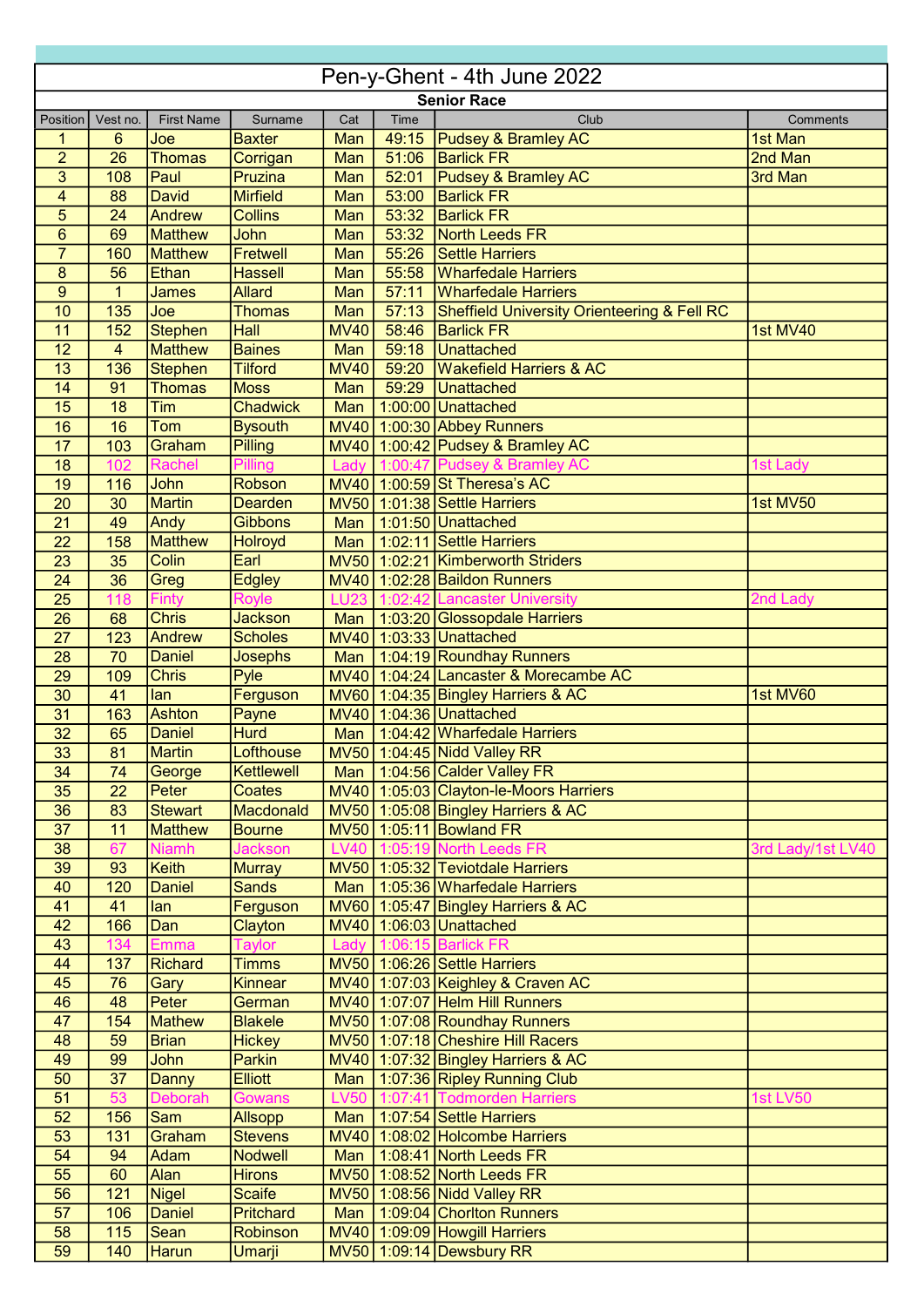| 60              | 114              | Sam                | Robinson          | Man         | $1:09:42$ Unattached                           |          |
|-----------------|------------------|--------------------|-------------------|-------------|------------------------------------------------|----------|
| 61              | 42               | Sean               | Fitzpatrick       |             | MV40 1:09:49 Barlick FR                        |          |
| 62              | 100              | Damien             | Pearson           |             | MV40 1:09:50 Stainland Lions RC                |          |
| 63              | 10               | Howard             | <b>Blackburn</b>  |             | MV40 1:09:51 Unattached                        |          |
| 64              | 155              | Dave               | <b>Stephenson</b> |             | $MVO0$ 1:10:14 Bingley Harriers & AC           |          |
| 65              | 78               | Andrew             | Lee               |             | MV50 1:10:31 Rossendale Harriers & AC          |          |
| 66              | 87               | Kathryn            | <b>Miller</b>     |             | LV40 1:10:42 Clayton-le-Moors Harriers         |          |
| 67              | 15               | Thomas             | <b>Brown</b>      | Man         | 1:10:54 Unattached                             |          |
| 68              | 95               | <b>Mark</b>        | <b>Nutter</b>     |             | MV60 1:10:54 Clayton-le-Moors Harriers         |          |
|                 | 75               | Geoff              |                   |             | MV60 1:11:01 Harrogate Harriers & AC           |          |
| 69<br>70        | 46               | Simon              | <b>King</b>       |             | MV60 1:11:10 Halifax Harriers & AC             |          |
|                 |                  |                    | Gelsthorpe        |             |                                                |          |
| $\overline{71}$ | 153              | lain               | Povey             |             | MV60 1:12:07 Bentham Beagles RC                |          |
| $\overline{72}$ | 145              | <b>Alison</b>      | Weston            | <b>LV50</b> | 1:12:23 Ilkley Harriers AC                     |          |
| $\overline{73}$ | 55               | <b>Brian</b>       | <b>Hainsworth</b> |             | MV40 1:12:57 Nidd Valley RR                    |          |
| $\overline{74}$ | $\overline{5}$   | Graham             | <b>Barnes</b>     |             | MV60 1:13:05 Unattached                        |          |
| $\overline{75}$ | $\overline{149}$ | <b>James</b>       | Cooke             |             | MV40 1:13:17 Calder Valley FR                  |          |
| $\overline{76}$ | 159              | <b>Nick</b>        | Oddy              |             | MV40 1:13:37 Wharfedale Harriers               |          |
| $\overline{77}$ | 161              | John               | <b>Thompson</b>   |             | MV60 1:13:56 Wharfedale Harriers               |          |
| 78              | 147              | <b>Toby</b>        | <b>Sydes</b>      |             | MV50 1:14:14 Calder Valley FR                  |          |
| 79              | $\overline{33}$  | <b>Nichola</b>     | <b>Dugdale</b>    |             | LV60 1:14:36 Clayton-le-Moors Harriers         | 1st LV60 |
| 80              | 162              | Tony               | Shepherd          |             | MV50 1:14:44 Wharfedale Harriers               |          |
| 81              | 82               | Kevin              | Longmate          | Man         | 1:14:51 Kirkstall Harriers                     |          |
| 82              | $\overline{97}$  | John               | Orrell            |             | MV50 1:15:14 Fell Runners Association          |          |
| 83              | 124              | Jon                | <b>Sharples</b>   |             | MV60 1:15:22 Clayton-le-Moors Harriers         |          |
| 84              | 139              | Jonathan           | <b>Tombs</b>      |             | MV50 1:15:46 Eden Runners                      |          |
| 85              | $\overline{32}$  | Peter              | <b>Dugdale</b>    |             | MV60 1:16:19 Clayton-le-Moors Harriers         |          |
| 86              | 143              | Neil               | Wallace           |             | MV40 1:16:38 Pudsey & Bramley AC               |          |
| 87              | $\overline{62}$  | <b>Kerry</b>       | Holgate           | Lady        | 1:16:39 Unattached                             |          |
| 88              | 126              | Amy                | <b>Sheppard</b>   | <b>LV40</b> | 1:16:43 Unattached                             |          |
|                 |                  | Kieran             |                   |             | MV60 1:16:50 Fell Runners Association          |          |
| 89              | 63               |                    | Horrigan          |             |                                                |          |
| 90              | 119              | Paul               | <b>Sanderson</b>  |             | MV60 1:17:14 Dark Peak FR                      |          |
| 91              | 14               | Lucy               | <b>Brown</b>      | Lady        | 15 Barlick FR                                  |          |
| 92              | 38               | Pete               | <b>Ellwood</b>    |             | MV50 1:17:16 Settle Harriers                   |          |
| 93              | 144              | <b>Nathan</b>      | Watson            | Man         | 1:17:28 Marsden Racers                         |          |
| 94              | 151              | <b>Neil</b>        | Fairburn          | <b>LV50</b> | 1:18:03 Baildon Runners                        |          |
| 95              | 23               | Jacqueline Collins |                   | <b>LV40</b> | 1:18:28 Barlick FR                             |          |
| 96              | 128              | Catherine          | Speakman          |             | LV40 1:18:54 Settle Harriers                   |          |
| 97              | 12               | Leo Edwin          | <b>Brazil</b>     |             | Man   1:19:06 Unattached                       |          |
| 98              | 20               | <b>Mark</b>        | Charnley          |             | MV50 1:19:10 Settle Harriers                   |          |
| 99              | 107              | William            | <b>Pritchard</b>  | Man         | $1:19:27$ Pennine FR                           |          |
| 100             | 17               | <b>Nick</b>        | Cason             |             | MV40 1:19:37 Bungay Black Dog RC               |          |
| 101             | 117              | Jon                | <b>Royle</b>      |             | MV50 1:19:49 Fell Runners Association          |          |
| 102             | 110              | Helen              | Read              | <b>LV40</b> | 1:19:50 Ribble Valley Triathlon Club           |          |
| 103             | 28               | Emma               | <b>David</b>      |             | LV40 1:20:36 Nidd Valley RR                    |          |
| 104             | 141              | <b>Scarlett</b>    | <b>Vickers</b>    | Lady        | 1:20:44 Dewsbury RR                            |          |
| 105             | 29               | <b>Teresa</b>      | de curtis         | <b>LV50</b> | 1:20:57 Clayton-le-Moors Harriers              |          |
| 106             | 44               | Michael            | Frape             |             | MV50 1:21:14 Cambridge & Coleridge AC          |          |
| 107             | $9\,$            | Colin              | <b>Best</b>       |             | MV60 1:23:33 Otley AC                          |          |
| 108             | 92               | Julia              | <b>Murfin</b>     | <b>LV50</b> | 1:24:15 Settle Harriers                        |          |
| 109             | 80               | Adrian             | Leigh             |             | MV60 1:24:56 Bentham Beagles RC                |          |
| 110             | 157              | <b>Steve</b>       | <b>Milner</b>     |             | MV60 1:26:03 Wharfedale Harriers               |          |
| 111             | 113              | Philip             | Robinson          |             | MV50 1:26:14 Nidd Valley RR                    |          |
| 112             | 164              | <b>Ollie</b>       | <b>Allsopp</b>    |             | Man   1:26:19 Settle Harriers                  |          |
| 113             | 39               | Jane               | Evans             | Lady        | 1:27:22 Nidd Valley RR                         |          |
| 114             | 122              | Graham             | <b>Schofield</b>  |             | MV60 1:28:36 Chorley Athletic & Triathlon Club |          |
| 115             | 148              | <b>Charlotte</b>   | Welton            | Lady        | 1:28:52 Calder Valley FR                       |          |
|                 | 111              |                    |                   |             |                                                |          |
| 116             |                  | <b>John</b>        | <b>Richards</b>   |             | MV50 1:29:52 Fell Runners Association          |          |
| 117             | 73               | <b>David</b>       | <b>Kenneford</b>  |             | $MV50$ 1:34:55 Accrington RR                   |          |
| 118             | $\overline{27}$  | Joe                | Curran            |             | $MV50$ 1:35:51 Accrington RR                   |          |
| 119             | 54               | Katharine          | Gregson           | <b>LV40</b> | 1:35:51 Accrington RR                          |          |
| 120             | 50               | <b>Debbie</b>      | Gibson            | <b>LV50</b> | 1:36:24 Nidd Valley RR                         |          |
| 121             | 165              | Sonja              | <b>Vietoris</b>   | <b>LV60</b> | 1:36:27 Dallam RC                              |          |
| 122             | 150              | <b>Tamsin</b>      | Cooke             | <b>LV40</b> | 1:39:06 Calder Valley FR                       |          |